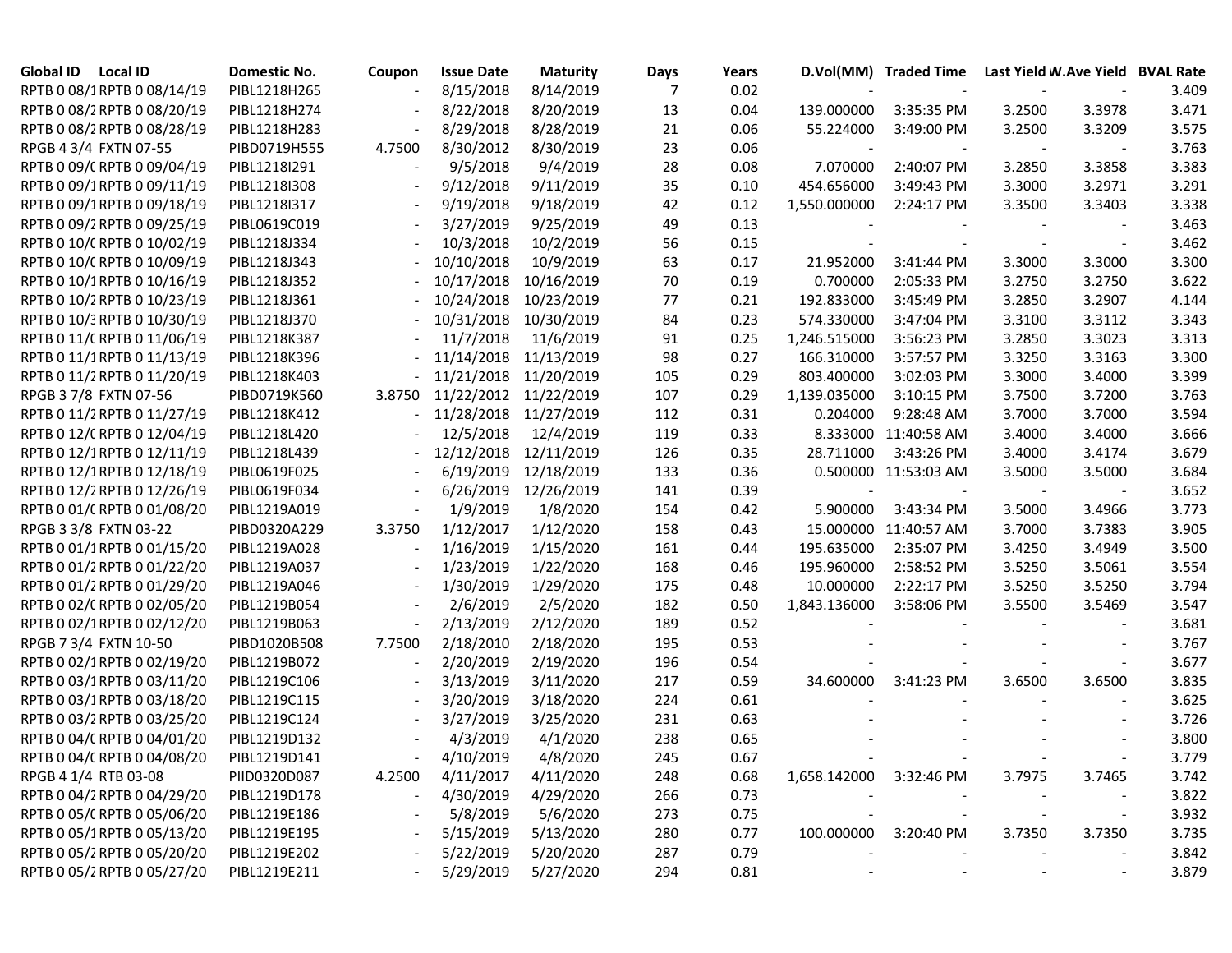| RPTB 0 06/C RPTB 0 06/03/20 | PIBL1219F229 |         | 6/4/2019           | 6/3/2020   | 301  | 0.82 |                          |                       |        |        | 3.880 |
|-----------------------------|--------------|---------|--------------------|------------|------|------|--------------------------|-----------------------|--------|--------|-------|
| RPTB 0 06/1RPTB 0 06/10/20  | PIBL1219F238 |         | 6/11/2019          | 6/10/2020  | 308  | 0.84 | 6.500000                 | 2:59:02 PM            | 3.7250 | 3.7250 | 3.949 |
| RPTB 0 06/1RPTB 0 06/17/20  | PIBL1219F247 |         | 6/19/2019          | 6/17/2020  | 315  | 0.86 |                          | 20.000000 11:43:44 AM | 3.8000 | 3.8000 | 3.959 |
| RPTB 0 06/2 RPTB 0 06/24/20 | PIBL1219F256 |         | 6/26/2019          | 6/24/2020  | 322  | 0.88 |                          | 3.132000 10:31:26 AM  | 3.7650 | 3.7650 | 3.934 |
| RPTB 0 07/C RPTB 0 07/08/20 | PIBL1219G264 |         | 7/10/2019          | 7/8/2020   | 336  | 0.92 |                          |                       |        |        | 3.996 |
| RPTB 0 07/2 RPTB 0 07/22/20 | PIBL1219G273 |         | 7/24/2019          | 7/22/2020  | 350  | 0.96 | 14.220000                | 3:02:59 PM            | 3.7500 | 3.7732 | 3.915 |
| RPTB 0 08/C RPTB 0 08/05/20 | PIBL1219H281 |         | 8/7/2019           | 8/5/2020   | 364  | 1.00 | 531.643000               | 3:50:10 PM            | 3.6500 | 3.7511 | 3.732 |
| RPGB 7 1/4 RTB 10-01        | PIID1020H015 | 7.2500  | 8/19/2010          | 8/19/2020  | 378  | 1.04 |                          |                       |        |        | 3.815 |
| RPGB 3 3/8 FXTN 05-73       | PIBD0520H735 | 3.3750  | 8/20/2015          | 8/20/2020  | 379  | 1.04 | 921.085000               | 2:27:11 PM            | 3.8300 | 3.7865 | 3.805 |
| RPGB 6 1/8 FXTN 10-51       | PIBD1020I510 | 6.1250  | 9/16/2010          | 9/16/2020  | 406  | 1.11 |                          |                       |        |        | 4.018 |
| RPGB 5 7/8 FXTN 10-52       | PIBD1020L525 | 5.8750  | 12/16/2010         | 12/16/2020 | 497  | 1.36 |                          | 5.000000 11:32:35 AM  | 3.8500 | 3.8500 | 3.867 |
| RPGB 4 1/4 FXTN 03-23       | PIBD0321A236 | 4.2500  | 1/25/2018          | 1/25/2021  | 537  | 1.47 | 510.500000               | 3:38:47 PM            | 3.8300 | 3.8202 | 3.867 |
| RPGB 7 3/8 RTB 10-02        | PIID1021C027 | 7.3750  | 3/3/2011           | 3/3/2021   | 574  | 1.57 | 151.000000               | 3:11:09 PM            | 3.8000 | 3.8013 | 3.800 |
| RPGB 3 1/2 FXTN 07-57       | PIBD0721C574 | 3.5000  | 3/20/2014          | 3/20/2021  | 591  | 1.62 | 1,006.250000 10:58:23 AM |                       | 3.8200 | 3.8200 | 3.820 |
| RPGB 6 1/2 FXTN 10-53       | PIBD1021D531 | 6.5000  | 4/28/2011          | 4/28/2021  | 630  | 1.73 |                          |                       |        |        | 3.958 |
| RPGB 4 7/8 RTB 03-09        | PIID0321F092 | 4.8750  | 6/13/2018          | 6/13/2021  | 676  | 1.85 | 408.250000               | 3:59:21 PM            | 3.8000 | 3.8127 | 3.809 |
| RPGB 5 3/4 RTB 10-03        | PIID1021J039 | 5.7500  | 10/20/2011         | 10/20/2021 | 805  | 2.20 |                          |                       |        |        | 3.990 |
| RPGB 5 3/4 FXTN 10-55       | PIBD1021K551 | 5.7500  | 11/24/2011         | 11/24/2021 | 840  | 2.30 |                          | 60.000000 11:33:08 AM | 3.9500 | 3.9500 | 3.950 |
| RPGB 6 3/8 FXTN 10-54       | PIBD1022G545 | 6.3750  | 7/19/2011          | 1/19/2022  | 896  | 2.45 | 94.700000                | 2:02:28 PM            | 4.2000 | 3.9691 | 4.268 |
| RPGB 4 01/ FXTN 05-74       | PIBD0522A747 | 4.0000  | 1/26/2017          | 1/26/2022  | 903  | 2.47 | 909.090000               | 3:59:40 PM            | 3.9000 | 3.9047 | 3.987 |
| RPGB 15 03 FXTN 20-02       | PIBD2022C021 | 15.0000 | 3/14/2002          | 3/14/2022  | 950  | 2.60 |                          |                       |        |        | 4.040 |
| RPGB 4 3/4 FXTN 03-24       | PIBD0322G247 | 4.7500  | 7/4/2019           | 7/4/2022   | 1062 | 2.91 | 180.000000               | 3:13:31 PM            | 3.9000 | 3.9278 | 3.903 |
| RPGB 4 7/8 FXTN 10-56       | PIBD1022H562 | 4.8750  | 8/2/2012           | 8/2/2022   | 1091 | 2.99 |                          |                       |        |        | 4.110 |
| RPGB 4 3/4 FXTN 10-57       | PIBD1022I570 | 4.7500  | 9/13/2012          | 9/13/2022  | 1133 | 3.10 |                          |                       |        |        | 4.125 |
| RPGB 12 3/4 FXTN 20-03      | PIBD2022J033 | 12.7500 | 10/17/2002         | 10/17/2022 | 1167 | 3.20 |                          |                       |        |        | 4.137 |
| RPGB 4 5/8 RTB 05-11        | PIID0522L114 | 4.6250  | 12/4/2017          | 12/4/2022  | 1215 | 3.33 | 6,560.537000             | 3:21:24 PM            | 4.1275 | 4.1200 | 4.121 |
| RPGB 4 12/(FXTN 10-58       | PIBD1022L585 | 4.0000  | 12/6/2012          | 12/6/2022  | 1217 | 3.33 |                          |                       |        |        | 4.500 |
| RPGB 13 02, FXTN 20-04      | PIBD2023B048 | 13.0000 | 2/20/2003          | 2/20/2023  | 1293 | 3.54 |                          |                       |        |        | 4.183 |
| RPGB 5 1/2 FXTN 05-75       | PIBD0523C752 | 5.5000  | 3/8/2018           | 3/8/2023   | 1309 | 3.58 | 1,133.000000             | 3:48:17 PM            | 4.1250 | 4.1266 | 4.138 |
| RPGB 3 1/2 FXTN 07-58       | PIBD0723D588 | 3.5000  | 4/21/2016          | 4/21/2023  | 1353 | 3.70 | 2,333.428000             | 3:41:06 PM            | 4.2300 | 4.2712 | 4.256 |
| RPGB 11 7/ FXTN 20-05       | PIBD2023E054 | 11.8750 | 5/29/2003          | 5/29/2023  | 1391 | 3.81 |                          |                       |        |        | 4.218 |
| RPGB 3 1/4 RTB 10-04        | PIID1023H046 | 3.2500  | 8/15/2013          | 8/15/2023  | 1469 | 4.02 | 39.810000                | 3:50:21 PM            | 4.5000 | 4.3846 | 4.452 |
| RPGB 11 3/ FXTN 20-06       | PIBD2023J068 | 11.3750 | 10/23/2003         | 10/23/2023 | 1538 | 4.21 |                          |                       |        |        | 4.265 |
| RPGB 6 1/4 RTB 05-12        | PIID0524C129 | 6.2500  | 3/12/2019          | 3/12/2024  | 1679 | 4.60 | 15,756.235000            | 3:59:57 PM            | 4.2600 | 4.2679 | 4.261 |
| RPGB 4 1/2 FXTN 07-59       | PIBD0724D595 | 4.5000  | 4/20/2017          | 4/20/2024  | 1718 | 4.70 |                          |                       |        |        | 4.378 |
| RPGB 12 3/ FXTN 20-07       | PIBD2024F075 | 12.3750 | 6/3/2004           | 6/3/2024   | 1762 | 4.82 |                          |                       |        |        | 4.361 |
| RPGB 12 7/ FXTN 20-08       | PIBD2024H086 | 12.8750 | 8/5/2004           | 8/5/2024   | 1825 | 5.00 |                          |                       |        |        | 4.349 |
| RPGB 4 1/8 FXTN 10-59       | PIBD1024H595 | 4.1250  | 8/20/2014          | 8/20/2024  | 1840 | 5.04 |                          |                       |        |        | 4.402 |
| RPGB 13 3/4 FXTN 20-09      | PIBD2024K091 | 13.7500 | 11/11/2004         | 11/11/2024 | 1923 | 5.27 |                          |                       |        |        | 4.371 |
| RPGB 5 3/4 FXTN 07-61       | PIBD0725D618 | 5.7500  | 4/12/2018          | 4/12/2025  | 2075 | 5.68 | 2,127.500000             | 3:24:12 PM            | 4.3600 | 4.3568 | 4.361 |
| RPGB 12 1/ FXTN 20-10       | PIBD2025D103 | 12.1250 | 4/14/2005          | 4/14/2025  | 2077 | 5.69 |                          |                       |        |        | 4.406 |
| RPGB 3 5/8 FXTN 10-60       | PIBD10251608 | 3.6250  | 9/9/2015           | 9/9/2025   | 2225 | 6.09 |                          | 49.000000 11:43:03 AM | 4.4500 | 4.4500 | 4.488 |
| RPGB 12 1/ FXTN 20-11       | PIBD2025J116 |         | 12.1250 10/20/2005 | 10/20/2025 | 2266 | 6.20 |                          |                       |        |        | 4.443 |